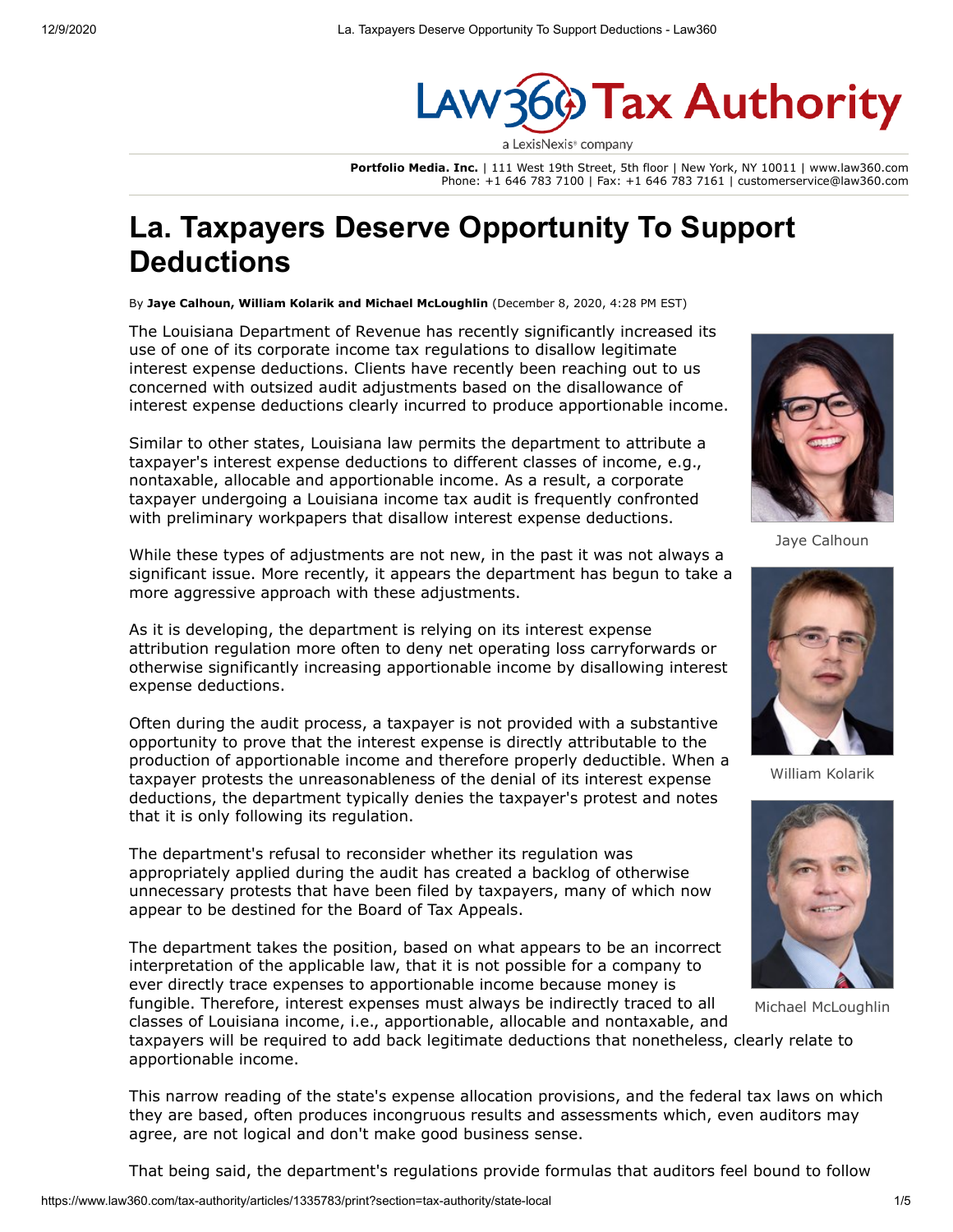even when the result is problematic and likely wrong, for example, where a corporate taxpayer is deemed to have incurred a very large amount of interest expense over a number of years in order to generate a very small amount of allocable income.

Such a result ignores the realities of how businesses operate under the premise of defeating tax arbitrage, even where no such attempt has been made.

#### **Applicable Louisiana Law**

The Louisiana corporation income tax is based on a corporation's Louisiana taxable income,[1] which is defined as "Louisiana net income, after adjustments, less the federal income tax deduction allowed by Louisiana Revised Statutes Section 47:287.85."[2]

The net income of a corporation is defined in Louisiana law as:

the taxable income of the corporation computed in accordance with federal law for the same accounting period and under the same method of accounting, including statutorily required accounting adjustments, subject to the modifications specified.[3]

A taxpayer is allowed the same deductions allowed under Internal Revenue Code Section 163 unless a specific statutory modification exist under Louisiana law.

A multistate business operating in Louisiana is taxed on the combination of its Louisiana net apportionable income and its Louisiana net allocable income. In addition, Louisiana specifically exempts interest and dividend income from tax.[4]

Louisiana net apportionable income is calculated by subtracting the following amounts from the taxpayer's gross apportionable income:

- Expenses, losses and other allowable deductions which are directly attributable to gross apportionable income; and
- A ratable portion of allowable deductions which are not directly attributable to any item or class of gross income.[5]

Louisiana's interest expense attribution provisions are intended to prevent taxpayers from receiving a double tax benefit through engaging in a type of tax arbitrage, e.g., using borrowed capital to fund activities that produce nontaxable income while using equity capital to fund taxable operations.

Thus, the taxpayer would receive a deduction in determining state taxable income for interest expense incurred to generate income that is not subject to tax in the state. If the expenses related to generating tax-exempt income are deductible, the taxpayer may be able to generate a tax loss even when there has been an economic gain in the state.

While the policy of requiring an addback of expenses related to income not taxable in the state makes sense, and is adopted by many states, the department has taken such a narrow view of the statutory provisions addressing interest expense allocation, both in its regulations and on audit, that the end result is that taxpayers are paying tax on income that is simply not taxable under Louisiana law.

## **Interest Expense Attribution**

The department determines the ratable portion of allowable deductions not directly attributable to any item or class of gross income under Louisiana Revised Statutes Title 47, Section 287.93(B)(2), based on its allocation regulation, Louisiana Administrative Code Title 61, Part I, Section 1130(B), which provides a formula for allocating interest expense within and without Louisiana.

The allocation regulation is based on the theory, taken from federal income tax law, that money is fungible and the debt of a multistate business will always be used, to some extent, to generate both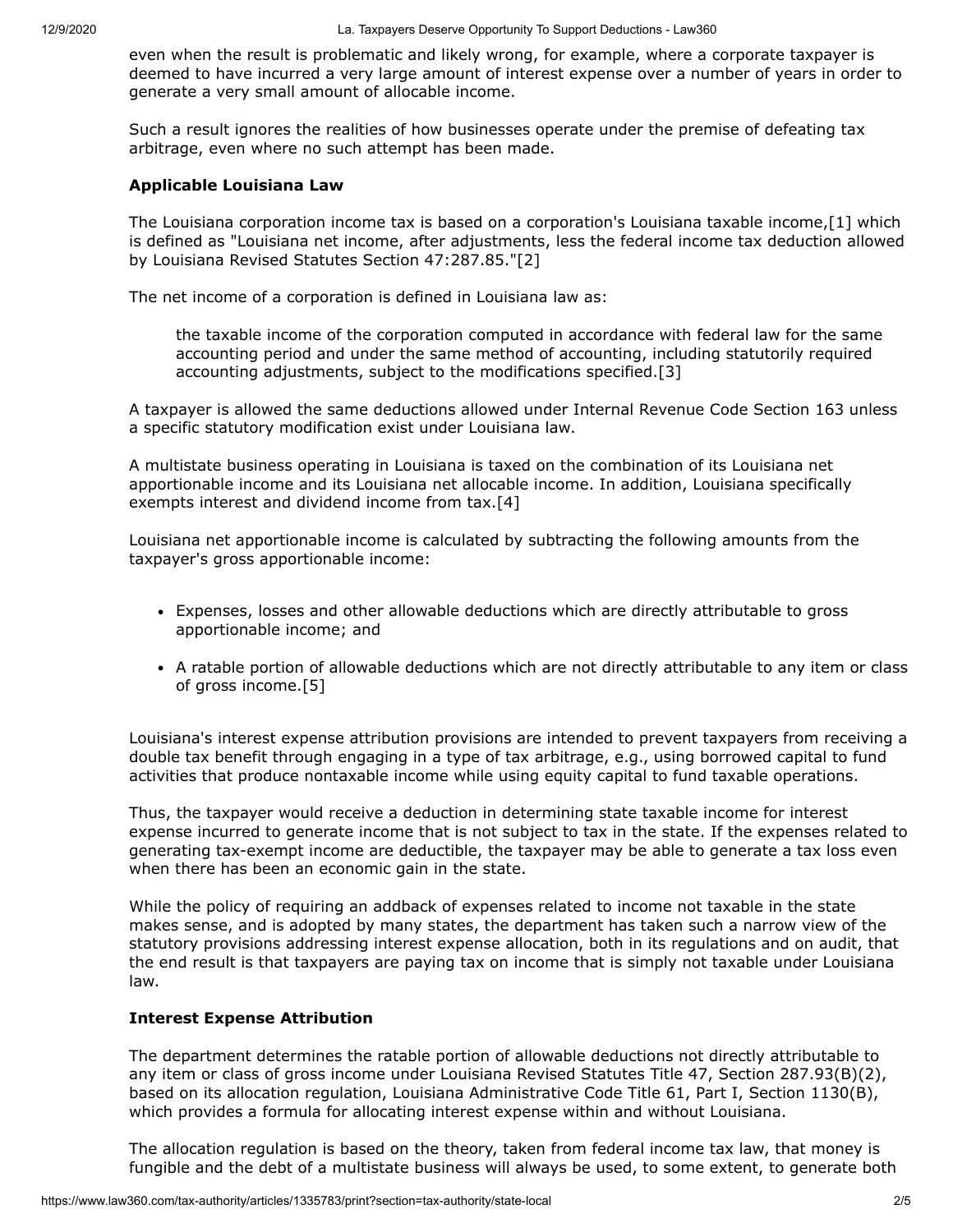allocable and apportionable income.

Even though the allocation regulation is specifically limited by its title[6] to the computation of allocable income, the regulation states that the same formula for allocating interest expense also applies to deductions disallowed under Louisiana Revised Statutes Title 47, Section 287.81 as being related to nontaxable income.[7]

Under the asset-based formula for indirectly attributing expenses, interest expense is allocated through a ratio

the numerator of which is the average value of assets that produce or that are held for the production of Louisiana allocable income and the denominator of which is the average value of assets that produce or that are held for the production of allocable income within and without Louisiana.[8]

The Louisiana expense attribution provisions outlined above are based on federal tax provisions aimed at preventing U.S. taxpayers from claiming deductions for amounts incurred to generate income not included in federal taxable income by the U.S.[9]

There are two Internal Revenue Code provisions on which the Louisiana law is based: Section 265, which addresses the treatment of interest expense incurred to generate income that is not taxed by the U.S., e.g., government bond income, as well as Internal Revenue Code Section 861, which addresses interest expenses related to income that would be taxable in the U.S. but is allocated outside of the U.S. based on the source of the income.

# **Application of Section 265**

While the Louisiana law and regulations only specifically incorporate Section 861 by reference, it is clear that Internal Revenue Code Section 265 is the basis for attributing interest expense to nontaxable interest and dividend income in Louisiana.

While the application of Section 265 has not been addressed by the Louisiana courts, the application of Section 265 to a very similar California interest expense attribution provision was addressed in Appeal of [Zenith National Insurance Corp.](https://www.law360.com/companies/zenith-national-insurance-corp)[10]

In Zenith, the [California State Board of Equalization](https://www.law360.com/agencies/california-state-board-of-equalization) held that the fact that "Section 265(a)(2) and its supporting regulatory scheme concern the allocation of interest expense between taxable and nontaxable activities" indicates that it applies to California's expense attribution provisions even though Section 265 "by its terms, applies to tax exempt obligations and does not necessarily apply to [tax exempt income]."

On the other hand, Section 861 cannot be the basis for Louisiana's attribution of expenses to exempt dividend and interest income because it does not apply to tax exempt income. Therefore, it makes sense that the federal basis of Louisiana's attribution of interest expense to nontaxable income must be Section 265.

Because its Louisiana statutory counterpart appears to be based on this federal provision, the principles developed under Section 265 can be very helpful in interpreting the Louisiana statute so as to accomplish its objectives without taxing income that is simply not taxable by the state.

In fact, in applying Section 265 principles to California's comparable statute attributing expenses to nontaxable income, in Zenith, the Board of Equalization stated that it is necessary to "determine whether the totality of the facts and circumstances establish a sufficiently direct relationship between the borrowing and the investment to allow for a direct allocation between those two items."

Further, it was only required that the taxpayer establish that the dominant purpose for the borrowing was to generate taxable income in order to overcome the [California Franchise Tax Board](https://www.law360.com/agencies/california-franchise-tax-board)'s assertion that the use of an indirect allocation method was required to attribute the expense to taxable and nontaxable income.

There is no reason that the principles espoused in the well-reasoned Zenith decision should not be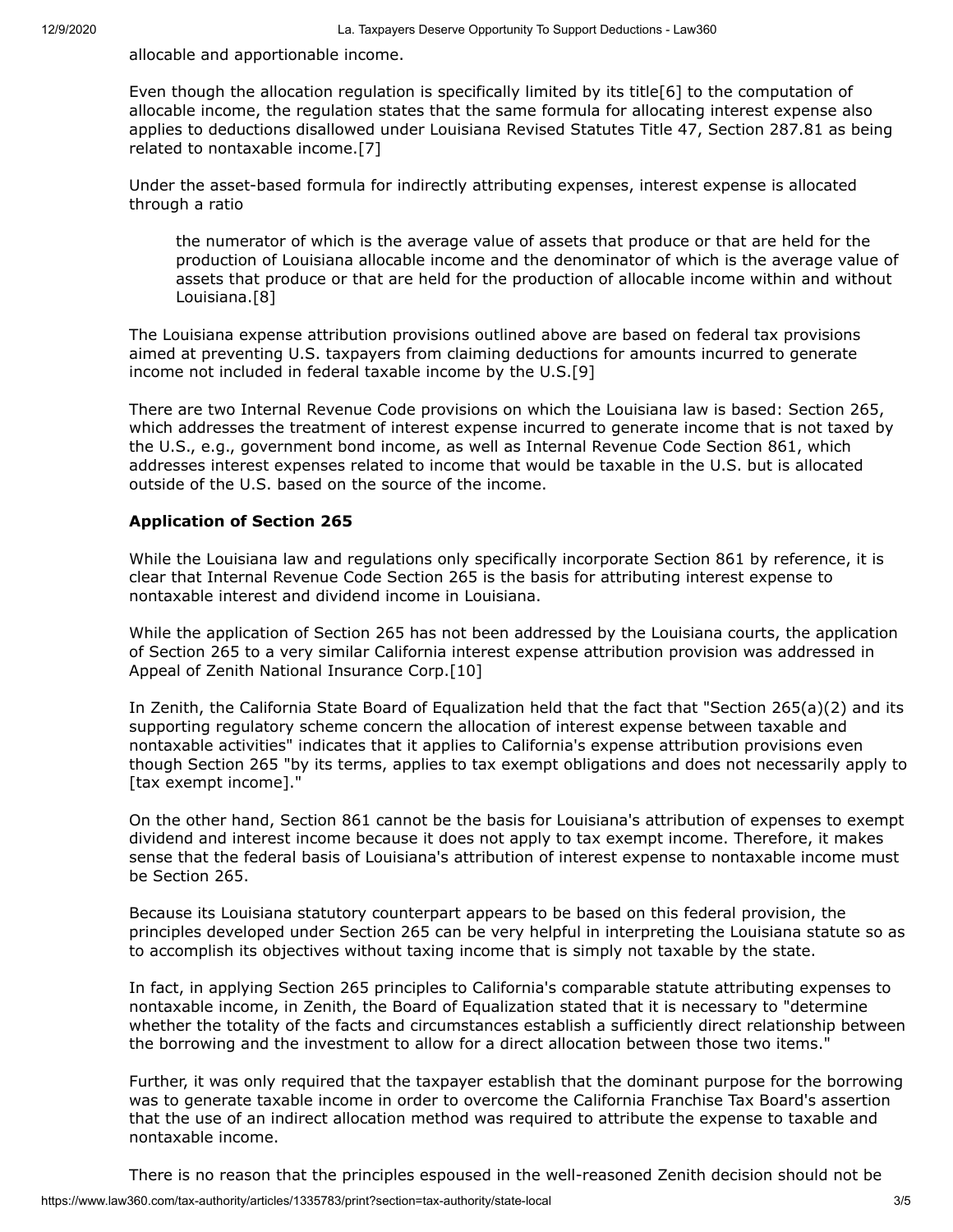helpful to a Louisiana court interpreting the almost identical expense attribution provisions in Louisiana. But fundamentally, Louisiana can only tax income that has a connection with the state and, in fairness, a taxpayer must be given the opportunity on audit to demonstrate that the dominant purpose of a particular borrowing was to produce apportionable income.

The department's goal is to get it right under the law and, accordingly, the department serves taxpayers and the system best by never refusing to acknowledge the reality of any particular situation in which there is no tax avoidance motive and in which imposition of tax ignores both the letter and spirit of the federal law on which Louisiana law is based.

### **Application of Section 861**

With respect to the attribution of interest expense to allocable income, the federal predicate for the Louisiana provisions, Section 861(b) addresses whether the expenses of a U.S. company with international operations are related to the production of U.S. income or foreign source income, i.e., it prevents a U.S. taxpayer from receiving a deduction for expenses paid that are related to non-U.S. activities that are not subject to U.S. income tax.

Section 861 provides that, from items of gross income specified as income from sources within the U.S., there shall be deducted the expenses, losses and other deductions properly apportioned or allocated thereto and a ratable part of any expenses, losses or other deductions which cannot definitely be allocated to some item or class of gross income.

The [IRS](https://www.law360.com/agencies/internal-revenue-service) regulations enumerate specific classes of gross income, e.g., rents, royalties, interest and compensation for services, to which a company's deductions must be allocated. The deductions can be directly allocated to a specific class of gross income or, in the alternative, the related federal regulations provide a mechanism for the allocation and apportionment of expenses among classes of income.

The department has narrowly interpreted Section 861 to require that indirect attribution always be used in regard to interest expense deductions based on the concept that money is fungible and a particular expense can never be attributed to a specific item of income. But this overly broad application of fungibility was struck down by the Board of Tax Appeals in [Ampacet Corp](https://www.law360.com/companies/ampacet-corp). v. Cynthia Bridges, Secretary, Department of Revenue and Taxation.[11]

In Ampacet, the taxpayer borrowed the funds at issue to purchase industrial revenue bonds that were used to build a manufacturing facility in Deridder, Louisiana, and deducted the related interest expense in computing its net apportionable income in Louisiana. On audit, the department required the taxpayer to instead indirectly allocate the expense to all classes of income using the asset method set out in the regulations.

The board, however, found that an indirect attribution of the interest expense was not applicable to the industrial revenue bonds at issue because the taxpayer successfully demonstrated that the money was borrowed for a specific purpose and there were rules requiring that the money to be used for that purpose.

The board stated that if the taxpayer can demonstrate that the specified purpose for the borrowing was to generate a particular class of income, the expense can be directly traced to that income. While the department has since interpreted [12] the Ampacet decision to apply only to expenses related to industrial revenue bonds, there is no justification for the department's narrow view.

Such an interpretation is not supported by state law and directly conflicts the federal application of Section 861, which requires that a taxpayer be provided the opportunity to show that the specified purpose of the borrowing was to produce apportionable income. Only if the taxpayer cannot meet its burden of proof can the department require the use of an indirect attribution method.

## **Conclusion**

While determining what amount of a company's interest expenses were incurred to produce a particular class of income may be complicated, the department needs to make every effort to get to the right result. It cannot fall back on administrative convenience and apply a one-size-fits-all